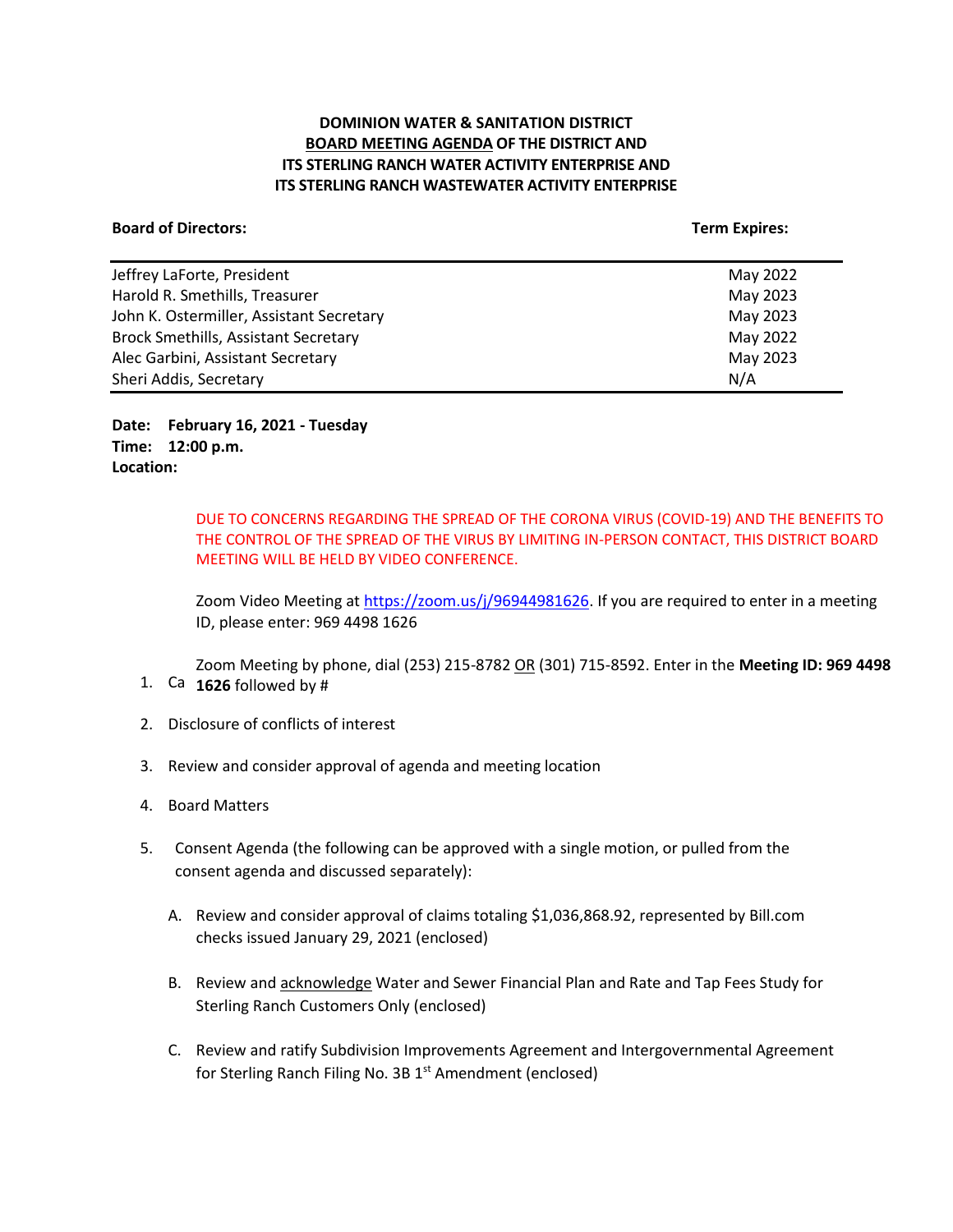Dominion Water & Sanitation District Agenda –February 16, 2021 Page **2** of **4**

- D. Review and consider approval of the minutes of the January 19, 2021 Regular Board Meeting (enclosed)
- 6. District Management Matters

### **A. ADMINISTRATIVE MATTERS**

- 1. Review and discuss Monthly Operations Report
- 2. Discuss operations for the District, if necessary
	- A. Discuss District's need for additional office space
- 3. Discuss Drought Planning
- 4. Public Relations Plan and update (enclosed)

## **B. CUSTOMER SERVICE**

1. New customer update

# **C. UTILITY MATTERS**

1. None

#### **D. PARTNERSHIP MATTERS**

1. None

#### **E. DISTRICT LEADERSHIP MATTERS**

1. None

#### 7. Legal Matters

# **A. DISTRICT**

- 1. Discuss and consider approval of Wholesale Water Connection Agreement between Dominion Water & Sanitation District and NL Range, LLC (enclosed)
- 2. Wastewater Workshop follow-up

# **B. WATER ACTIVITY ENTERPRISE**

1. Discuss and update on water operations by Roxborough Water and Sanitation District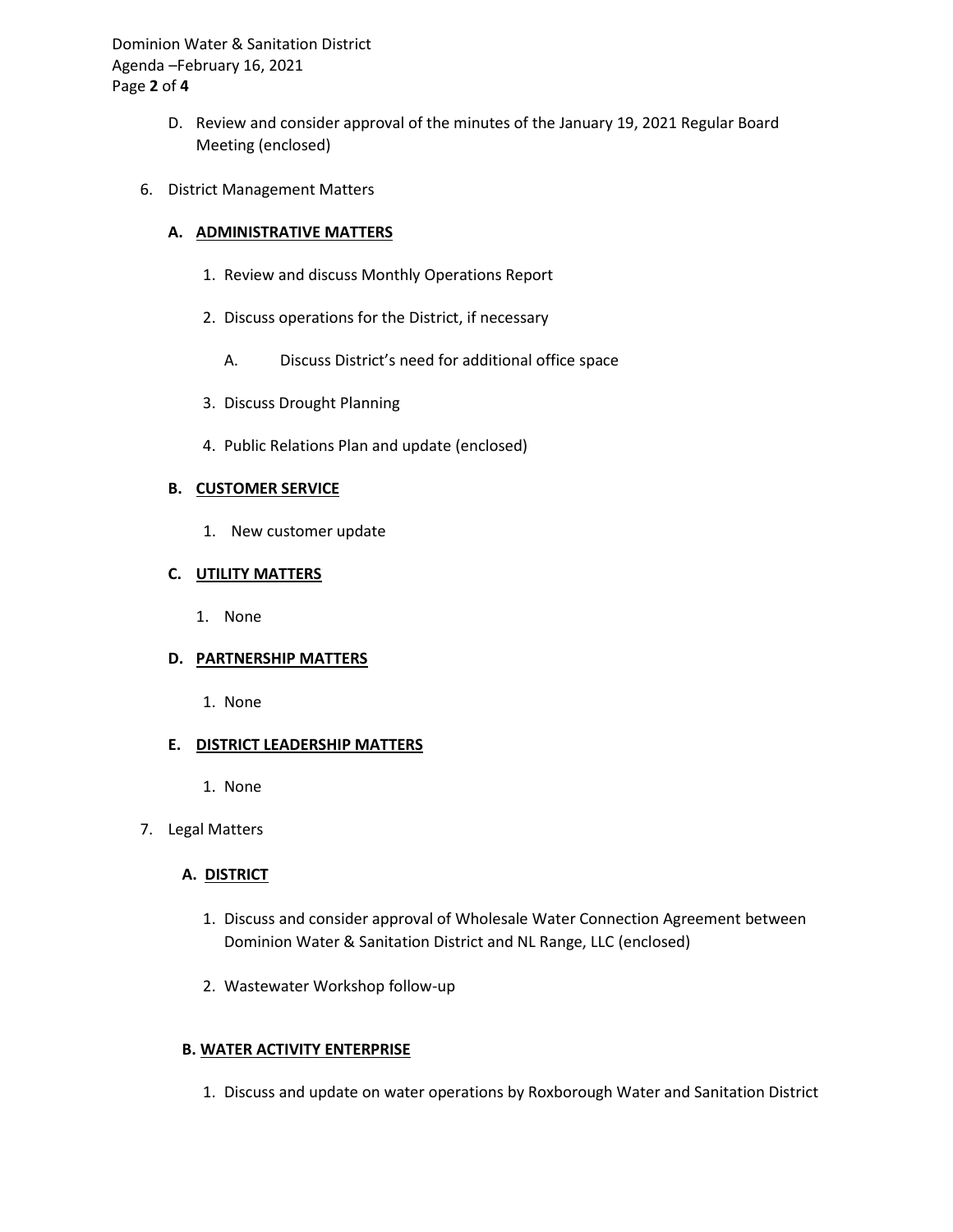2. Update on Eastern Regional Pipeline Project and High Zone Tank construction

A. Discuss status of associated yard piping design and construction

- 3. Discuss status of High Zone Pump at the Moore Water Treatment Plant
	- A. Discuss Agreement and timing of installation of High Zone Pump

#### **C. WASTEWATER ACTIVITY ENTERPRISE**

- 1. Discuss and update on wastewater operations by Roxborough Water and Sanitation District,
- 2. Update on the Titan Road Lift Station and Force Main operations
- 8. Financial Matters
	- A. Review and consider acceptance of December 31, 2020 unaudited financial statements (enclosed)
	- B. Review and consider selection of financial Underwriter for completion of the RFP process of Series 2016 Bond refunding (enclosed)
- 9. Consultant Agreements and Work Orders/ Change Orders
	- A. Status of RFP process for retaining District Engineer
	- B. Work Order Summary sheet (enclosed)
	- C. Discuss and consider approval of the following Purchase/Work Order between the District, acting by and through its Sterling Ranch Water Activity Enterprise, and **Water Technology Group**:
		- 1. Purchase/Work Order for Titan Road Lift Station Control Panel/SCADA system in the amount of \$53,642.00 (enclosed)
	- D. Discuss and consider approval of the following Work Order relating to the Master Service Agreement for Professional Engineering Services between the District, acting by and through its Sterling Ranch Water Activity Enterprise, and **Leonard Rice Engineers, Inc.**:
		- 1. Work Order 01-2021 for Water Supply Operation, with a budget of \$20,000 (enclosed)